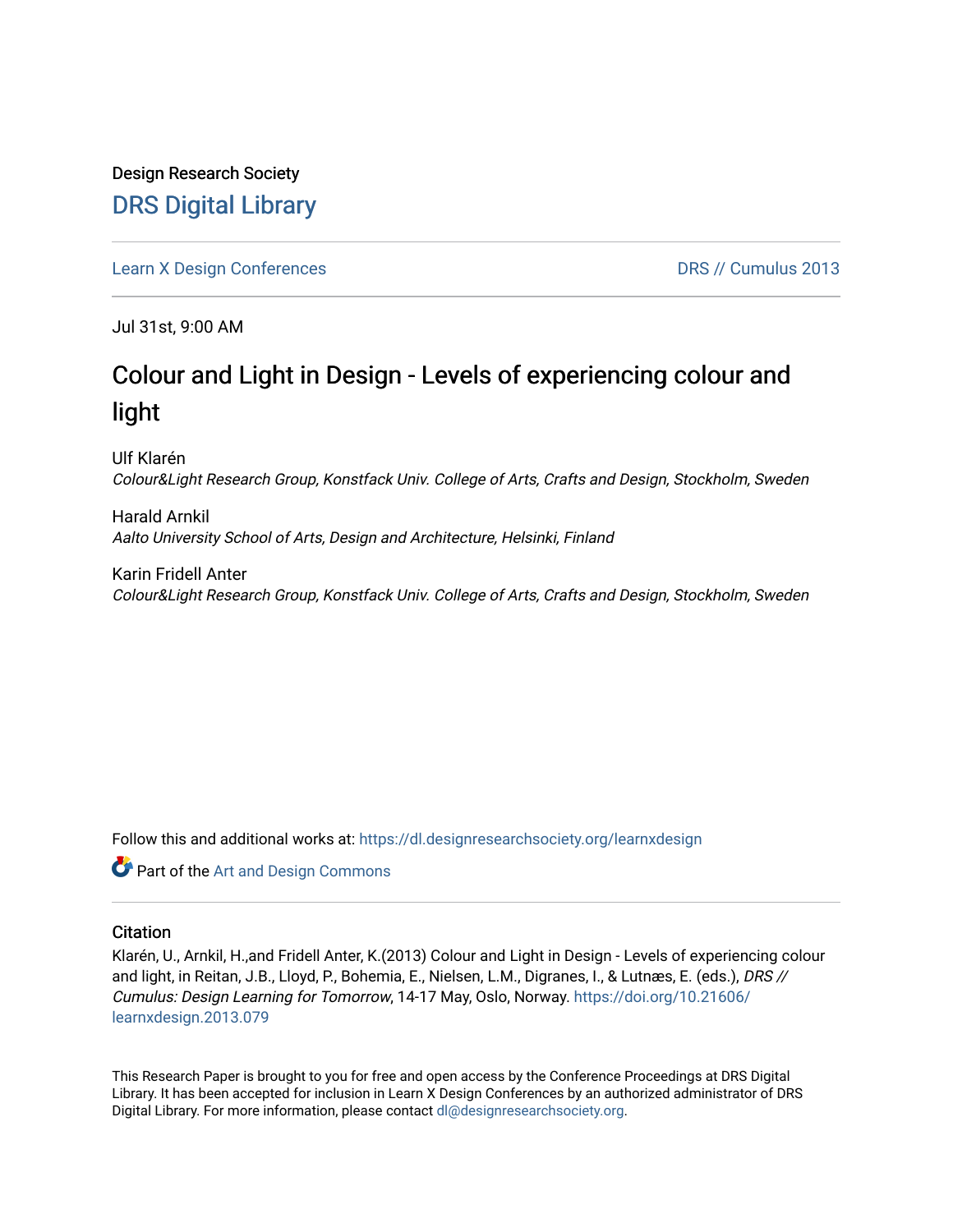DRS // CUMULUS 2013 2nd International Conference for Design Education Researchers Oslo, 14–17 May 2013



## **Colour and Light in Design - Levels of experiencing colour and light**

Ulf KLARÉN<sup>\*a</sup>, Harald ARNKIL<sup>b</sup> and Karin FRIDELL ANTER<sup>a</sup>

<sup>a</sup>Colour&Light Research Group, Konstfack Univ. College of Arts, Crafts and Design, Stockholm, Sweden; <sup>b</sup>Aalto University School of Arts, Design and Architecture, Helsinki, Finland

> *Abstract: In our designed culture, every environment, object and picture is analyzed from the viewpoint of colour and light. Colour and light play an important role in social life and culture. This paper springs from an epistemological project about concept formation in the field of colour and light. Based on own observations and scientific and scholarly references it presents a graphic model describing possible constituent relations between colour and light experiences. Design is the art of using knowledge – implicit or explicit – about how humans perceive, experience, and relate to the world around. In design all senses are involved, but when dealing with colour and light we can confine ourselves to vision; designers must understand the conditions of visual perception. Human experience of colour and light has many sources; the given cultural context (conventional meanings of colour and light), the direct experience of the world around (colour and light expressions) and the basic perceptual functions (formal aspects of colour and light). There is need for distinct concepts and concise approaches to understand coherence of aesthetic and functional expressions. Design education calls for coherent and well defined structures that can be used to describe connections and distinctions between experiences of different kinds.*

*Keywords: Colour, Light, Experience, Perception, Concept* 

 $\overline{a}$ 

<sup>\*</sup> Corresponding author: Colour&Light Research Group, Konstfack Univ. College of Arts, Crafts and Design, Stockholm, Sweden. e-mail: ulf@klaren.se

Copyright © 2013. Copyright in each paper on this conference proceedings is the property of the author(s). Permission is granted to reproduce copies of these works for purposes relevant to the above conference, provided that the author(s), source and copyright notice are included on each copy. For other uses, including extended quotation, please contact the author(s).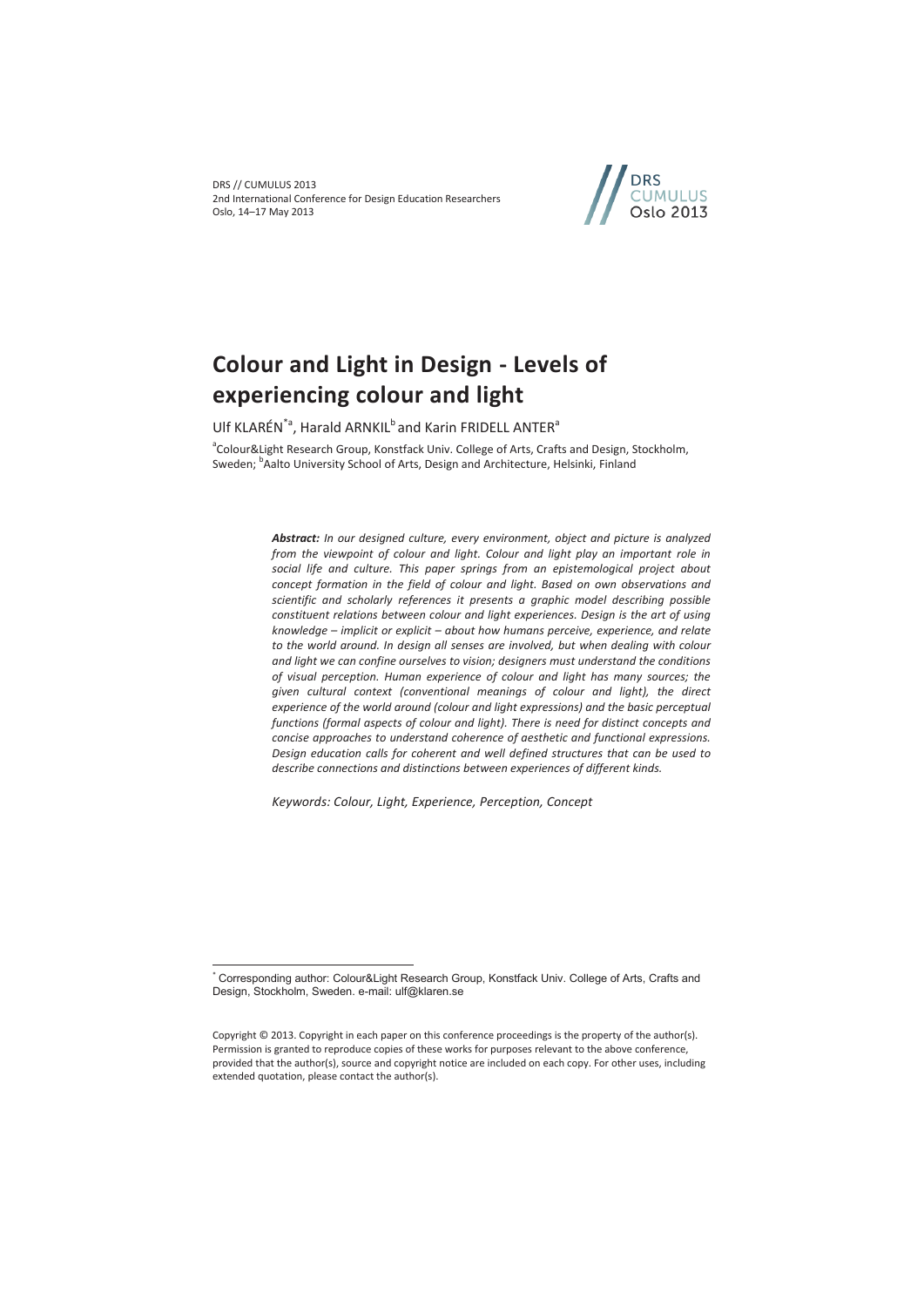## **Background**

The aesthetics of colour and light play an important role in the fields of art, design and communication. Colour and light in built spaces influence our experiences and feelings, our comfort and physiological well-being. Colour and light have great impact on health and can promote visual clarity, functionality, orientation and sense of security.

When designing, colouring and illuminating objects and environment (or ourselves) a general experience of a rich and complex world around is not enough. To a designer it is also necessary to have a sound knowledge of what constitutes *how* we experience the world – both for the creative process and a critical distance. It is one thing to experience or intuitively imagine the "tone" of an object or a "mood" of a space; another thing is to be able to consciously reflect on the sources of such experiences. Professionals in the field of design must in one way or another find distinct concepts and concise approaches in order to understand coherence and causes of aesthetic expression. Such concepts and approaches are not easily found. The essence of our experiences and emotions might even be beyond the limits of (verbal) language. But, as Ludwig Wittgenstein has pointed out, even if we cannot explain them verbally they manifest themselves to the senses. They can be demonstrated and their cognitive and perceptual basis can be described (Wittgenstein 1992 p 64, 122).

Creativity requires conceptual means to consider conditions and nature of intuitions and experiences. And this is not only important for designers, artists and researchers. It is also highly important to technicians and politicians – and, actually, to all of us. We are all responsible for how the world is designed. In design all the senses are involved, but when dealing with colour and light we can confine ourselves to vision; designers must understand the conditions of visual perception.

Colour and light are only seldom integrated from the beginning in the design process in education. Traditionally colour and light in design and design education have been looked upon as something that is discussed when the design is finished; designed objects or designed spaces are thought to be 'coloured' and 'illuminated' afterwards. This educational choice – or lack of choice – is done in spite of the fact that appearance is basic in spatial design, and that colour and light are absolute conditions of appearance. This way of looking at colour and light as being subordinated and of minor importance is based on an insufficient understanding of human visual perception and on basic conceptual confusions.

Academic research about colour and light is split between several disciplines. There is also technological research and development of light sources, light fittings, dyes, paints etc. carried out by industry. This division between different institutions and organisations has lead to diverging research traditions and conceptual approaches.

Manufacturers and researchers often have difficulties understanding and forming opinions about each other's methods and results, although they are working with similar questions. One important aspect of this is the absence of common and generally accepted concepts. The confusion about the concept of *colour* is discussed in Green-Armytage (2006). The need for specifications of the concept of *light* is discussed in Liljefors (2006). In design education this incoherence of the field has resulted in confusion of ideas about the nature of colour and light.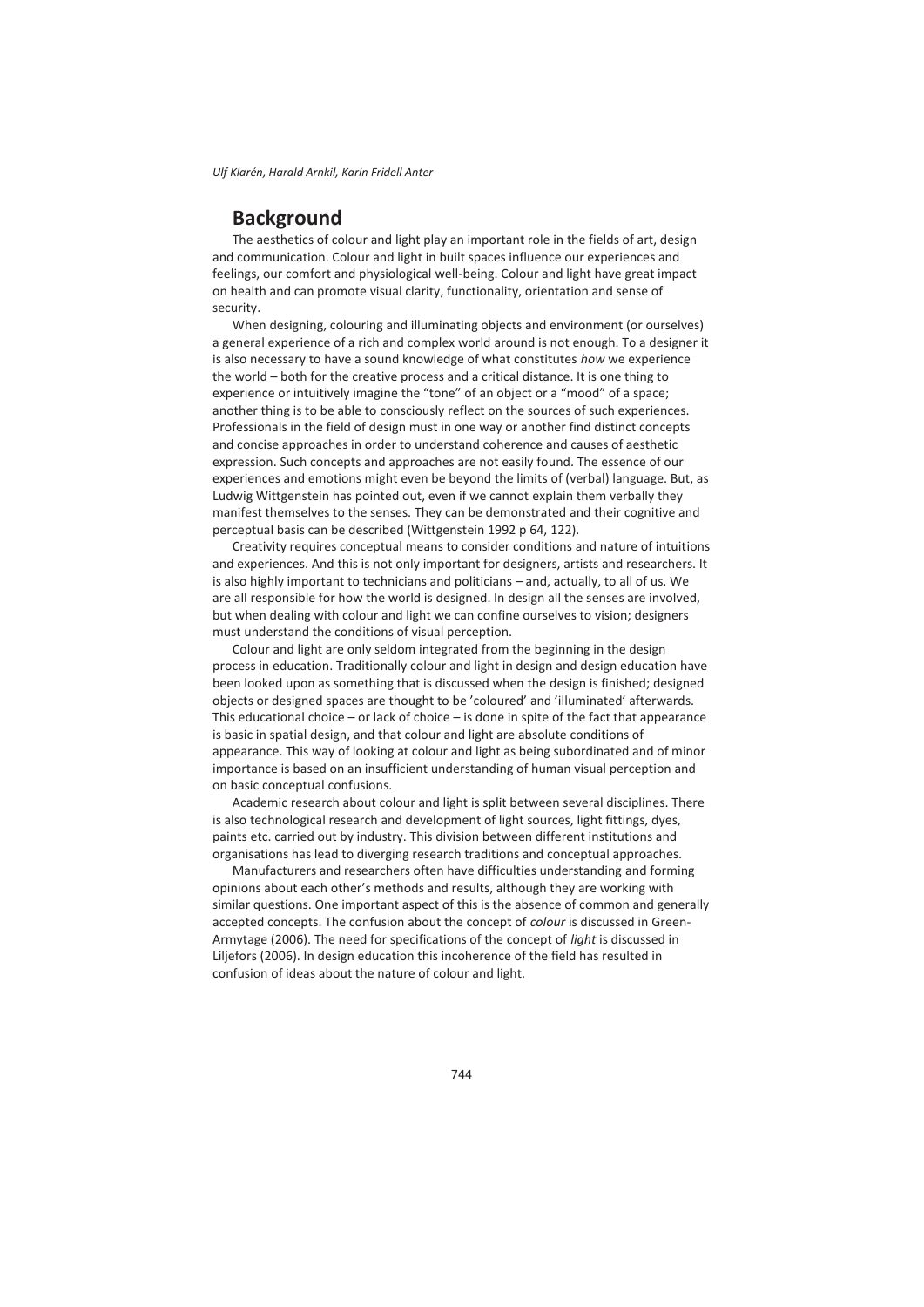### **Colour, light and space**

We live in a spatial and continuously changing world. Our cognitive and perceptual systems derive their distinctive characters from this fact. Even if our perceptions are subjective, our basic spatial experiences are natural perceptual facts and functionally universal. All senses add to the experience of a spatial and changing world around, but the principal *spatial* sense is sight. Vision provides a coherent and continuous understanding of space. We always experience the surrounding world as three-dimensional: visual patterns that *can* be understood as spatial are given naturally such an interpretation in perception (Gregory 1966, pp 147).

 Traditionally, research about colour has most often neglected the need of knowledge about spatial visual perception, and although colour and light are mentally inseparable in our experience of the world around, the complicated relation between colour and light experiences has not been given attention. Colour phenomena have usually been presented two-dimensionally and without intention to be spatially experienced.

 Concepts describing colour and light as integrated in a spatial whole have to be based on coherent spatial experiences. Spatial perception demands spatial relations and directions, size gradients, enclosure, etc. David Prall (1936, p 39) says:

You cannot make a spatial whole except with elements the very nature and being of which is spatial extension  $-\frac{1}{n}$  The elements must lie in an order native to their being, an order grasped by us as constituted by relation. We call structures intelligible  $(-)$  so far we find them capable of analysis into such elements so related.

 Colours as such have no spatial extension. They have no formal structure except colour qualities related to other colour qualities, i.e. contrasts in lightness, whiteness, blackness, hue or chromaticness (this colour terminology refers to The Natural Colour System, NCS – The Swedish standard for colour notation). If focusing on colour in spatial context, colour and light theory is given theoretical connection to our intuitive understanding of the world around and can be part of a wider field of aesthetic research and education.

## **Colour, light and physics**

In the field of colour and light, visual/perceptual phenomena too often are described and analysed with the use of physically based concepts. This can give the impression that physical measurements also measure what we see. But this impression is false and it is not only a question of simplification. Using physically based concepts to describe perception of colour and light may be both misleading and incorrect. This does not, however, mean that concepts referring to abstract but measurable structures of the physical world are not useful. But they are useful only as long as they are used to describe the material world. It is, for example, necessary for paint industries and light source industries to have instruments to control and maintain physical standards of their products.

 We experience colours intuitively as properties belonging to the outer world. In the physical world – beyond the reach of the senses – the existence of colour and light can only be demonstrated indirectly by measuring spectral electromagnetic radiation with wavelengths between approximately 380 nm and 760 nm. The human eye responds to this radiation, but the rays themselves are not visible. Isaac Newton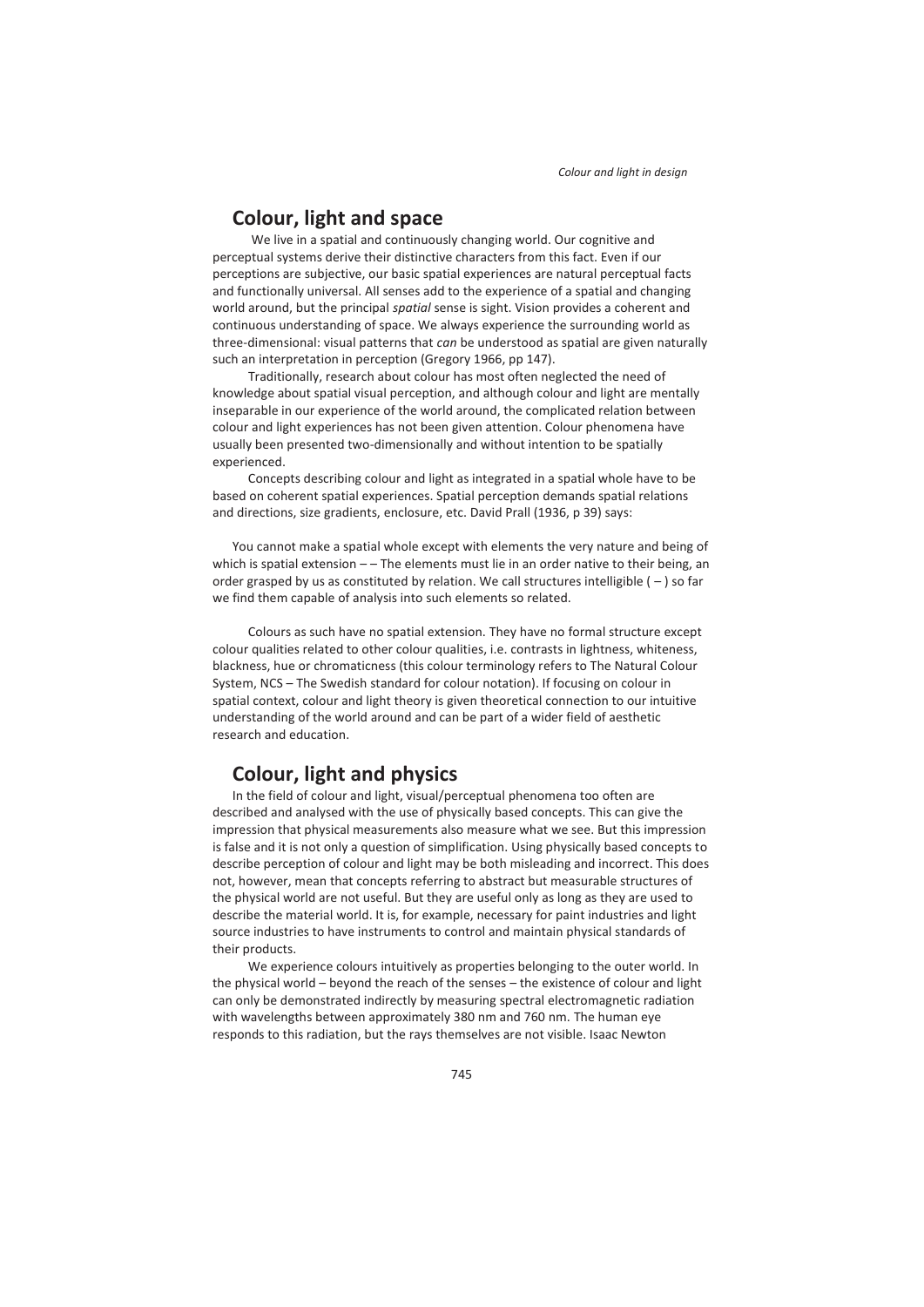remarks that " "the rays, to speak properly, are not coloured. In them there is nothing else than a certain power and disposition to stir up a sensation of this or that colour" (Newton 1704).

It is true that experience of colour and light is dependent on electromagnetic radiation but the colour of an object are only to a certain degree dependent on spectral distribution of the radiation that it reflects. The Norwegian neurophysiologist Arne Valberg states: "The reflection properties of surfaces relative to their surround are more important for colour vision than the actual spectral distribution reaching the eyes." (Valberg 2005, p 266). The American philosopher C.L. Hardin concludes that there is no "reason to think that there is a set of external physical properties that is the analogue of the (colours) that we experience" (Hardin 1993, p xii).

## **Colour, light and adaptation**

The relationship between the physically measurable and vision is complicated. Our perceptual systems counterbalance physical changes in the world around. Our vision is based on a continuous adaptation, which strives to keep the colours of the surrounding world.

When perceiving colours, our vision does not register the absolute intensity or the absolute spectral distribution of radiation that reaches our retina. Instead *distinctions*  and *relations* are registered. Hence our visual system is developed for a continuous spectrum of light and gradual changes between different illuminations. Under these circumstances we perceive colours as more or less constant if our visual system has had time to adapt to the specific light situation.

The mechanisms that make us perceive and determine the lightness of surfaces observed in different situations have been thoroughly considered by Alan Gilchrist et.al (1999). Gilchrist et al. state that it is not the luminance that determines the perceived lightness of a surface. Any luminance level can be perceived light or dark depending on context, and the surface that we perceive as white functions as an "anchor" for perceived lightness of all other surfaces seen simultaneously.

Most often our anchor for "white" is defined as the surface that has the highest luminance in the visual field – *Highest Luminance Rule.* This is, however, not true in all situations, since we also have a tendency to perceive the largest area in the field of vision as anchor for "white" – *Area rule.* As long as the lightest area also is the largest, the two rules coincide, but they come into conflict if the darker one also is the largest. Then we tend to perceive the largest area as white at the same time as the smaller and lighter area also is perceived as white - a paradox that is solved by perceiving the smaller area as luminous.

But even if we experience that an object has the same colour in different light we can at the same time perceive a slight tone of colour that reveals the character of *light*. All colours have at least a slight chomaticness and a hue. We never experience absolutely neutral – achromatic – colours (Fridell Anter and Klarén 2009). For nominally white surfaces this effect is more obvious than for nominally chromatic surfaces. We experience the surface as white but we understand at the same time that it is illuminated with a light of a special quality and intensity. This involves not only light coming directly from the light source, but also reflected light from surrounding surfaces. Reflection from chromatic surfaces in a room can give a hue to a nominally

neutral or slightly chromatic surface, which is especially evident in nominally neutral light surfaces (Billger 1999).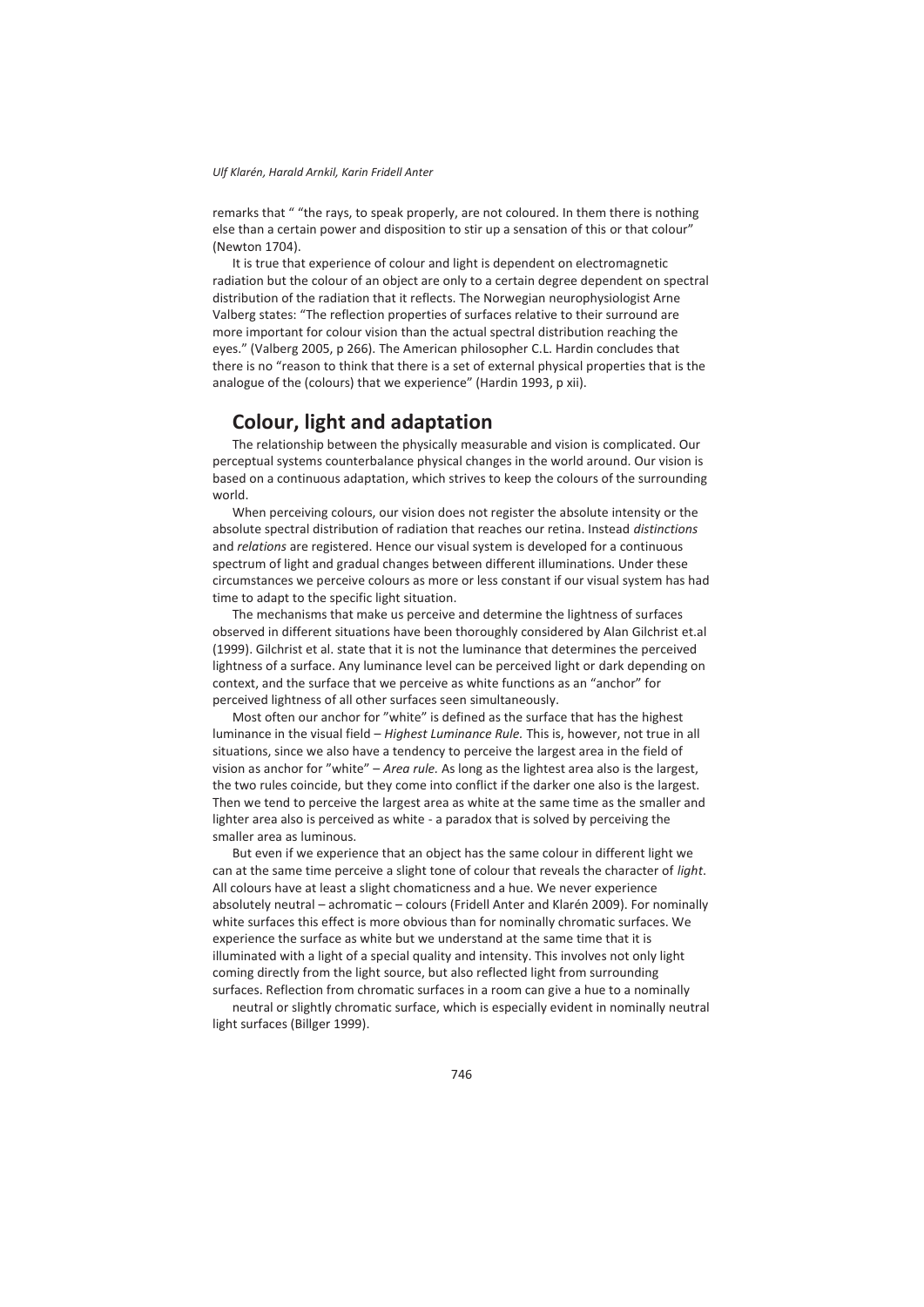Klarén and Fridell Anter (2011) have shown that the "lightness anchor" also functions as a perceptual anchor for experience of hue. With an analogy from music theory white anchoring could be regarded as a "transposition" where the surface that is perceived as white is the "keynote" – or "keycolour" – for perception of both lightness and hue in a given light situation; the "keycolour" decides all relations between the colours in the field of vision.

The French philosopher Merleau-Ponty (2002, p 355) discusses how we experience the surrounding world in different ways depending on situation. He makes a distinction between two modes of attention: he talks about *the reflective attitude* and *living perception*. We use the reflected attitude when we attend to and consciously compare one colour to another. In living perception colours are manifested to us in the totality of spatial relations; it is the everyday way of attending to colours. Depending on modes of attention*,* a nominally white surface lit by 'warm' sunlight can be seen, with a reflective attitude, as slightly yellowish. With living perception, however, we may feel that *the same* surface is white; we experience intuitively that it also has – independent of the accidental yellowish light – a constant colour experienced beyond the perceived colour. One could call this colour *constancy colour* (Klarén 2012, p 24). Constancy colour refers to a natural perceptual 'skill'; we intuitively summarize the totality of perceived visual information in a given context.

We have a tendency to regard the constancy colour as the "proper" or "real" colour of the wall. Ewald Hering's concept *memory colour* (Gedächtnisfarbe) touches on this phenomenon, but confines it to expected colours in objects: "What the layman calls the real colour of an object is a colour of the object that has become fixed, as it were, in his memory; I should like to call it the memory colour of the object" (Hering 1920). Merleau-Ponty says that the "real" colour persists "not as a seen or thought-of quality, but through a non-sensory presence." (Merleau-Ponty 2002, p 356).

All these colour and light interactions are what makes us perceive space visually. Normally we have no difficulty in making distinctions between what is caused by the light and what by the qualities of surfaces. The logically distributed colour variations caused by light, reflections and shadings are to our intuition natural and indispensable spatial qualities.

There is a tight perceptual attunement between us and the world around. The experienced world is in ecological balance with the human environment, and the perceptual relation between the outer world and the human inner world is without hindrance.

In addition to the basic perceptual processes and the direct spatial understanding of the world around, human comprehensive experience of colour and light is also related to culture. Imaginations, conceptions and ideas *about* the world provide a context to our sensory experiences. The American philosopher Alva Noë (2004, p 1–3) remarks that adaptation is not limited to basic physiological reactions. It is both perceptual and cognitive and derives its origin from multiple sources, external as well as internal. Human experience of colour and light in the world around is related to the context as a *whole*. It is made up from interplay of the individual and the world on many levels. In this sense colour and light are *natural* but *non-physical*.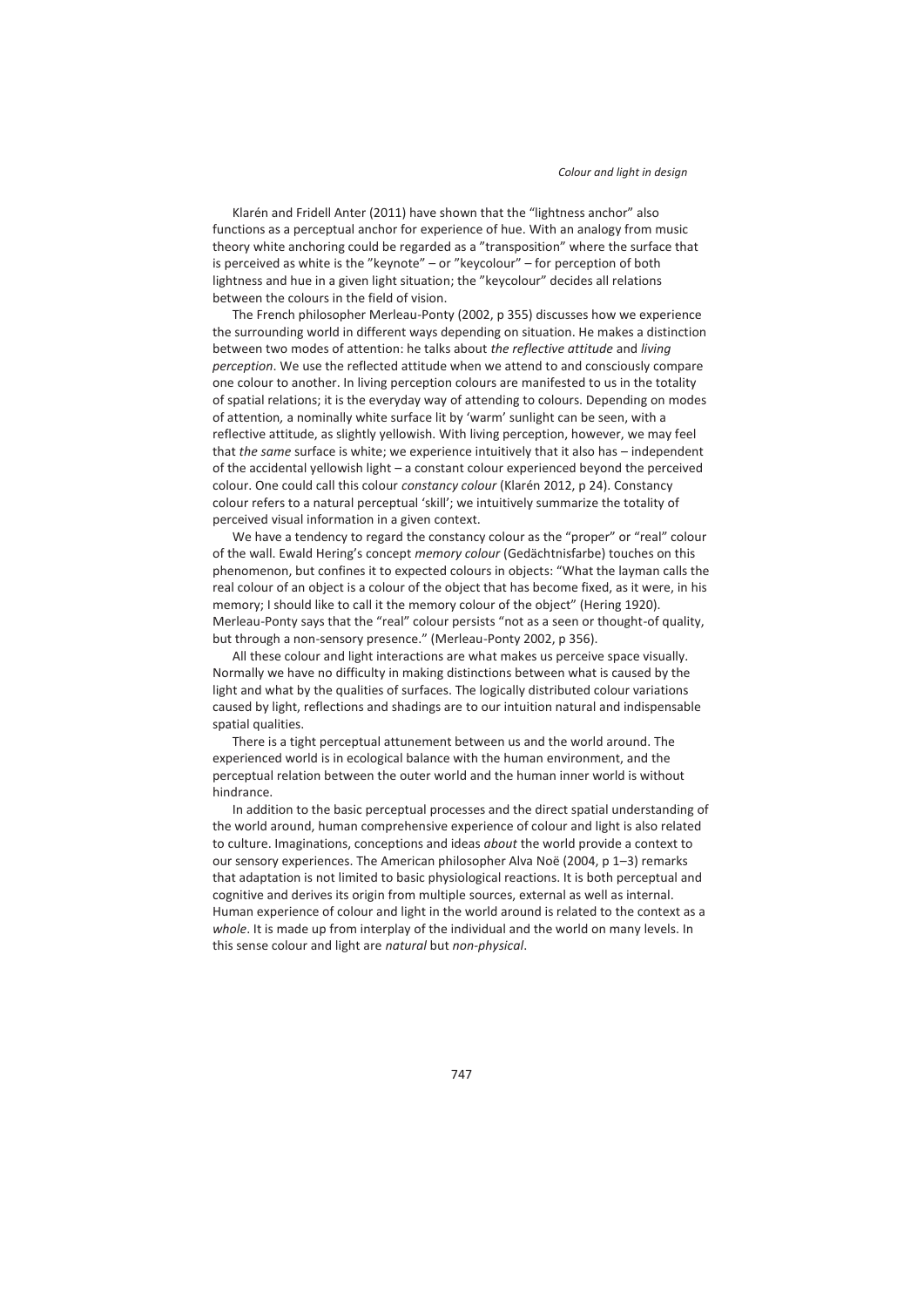

*Figure 1. Experience levels ( Model by Ulf Klarén)* 

## **Levels of experience**

It is true that we *see* colour and light, but what we so vividly *experience* is a *coherent* world full of life and meanings. The human experience is multidimensional and dynamic. Its totality cannot be described easily. Just like all sensory experiences, colour and light are perceived and understood on different levels: from the basic that are common to all humans to the most rapidly changing cultural trends.

Figure 1 shows levels of experience - from experiences based on *categorical* – basic – *perception* (formal aspects of colour and light) through *direct experience* of the world around (colour and light expressions) to the *indirect experience* (conventional meanings of colour and light), imbedded in cultural expressions; history, traditions, customs, trends, scientific theories, art, poetry, etc.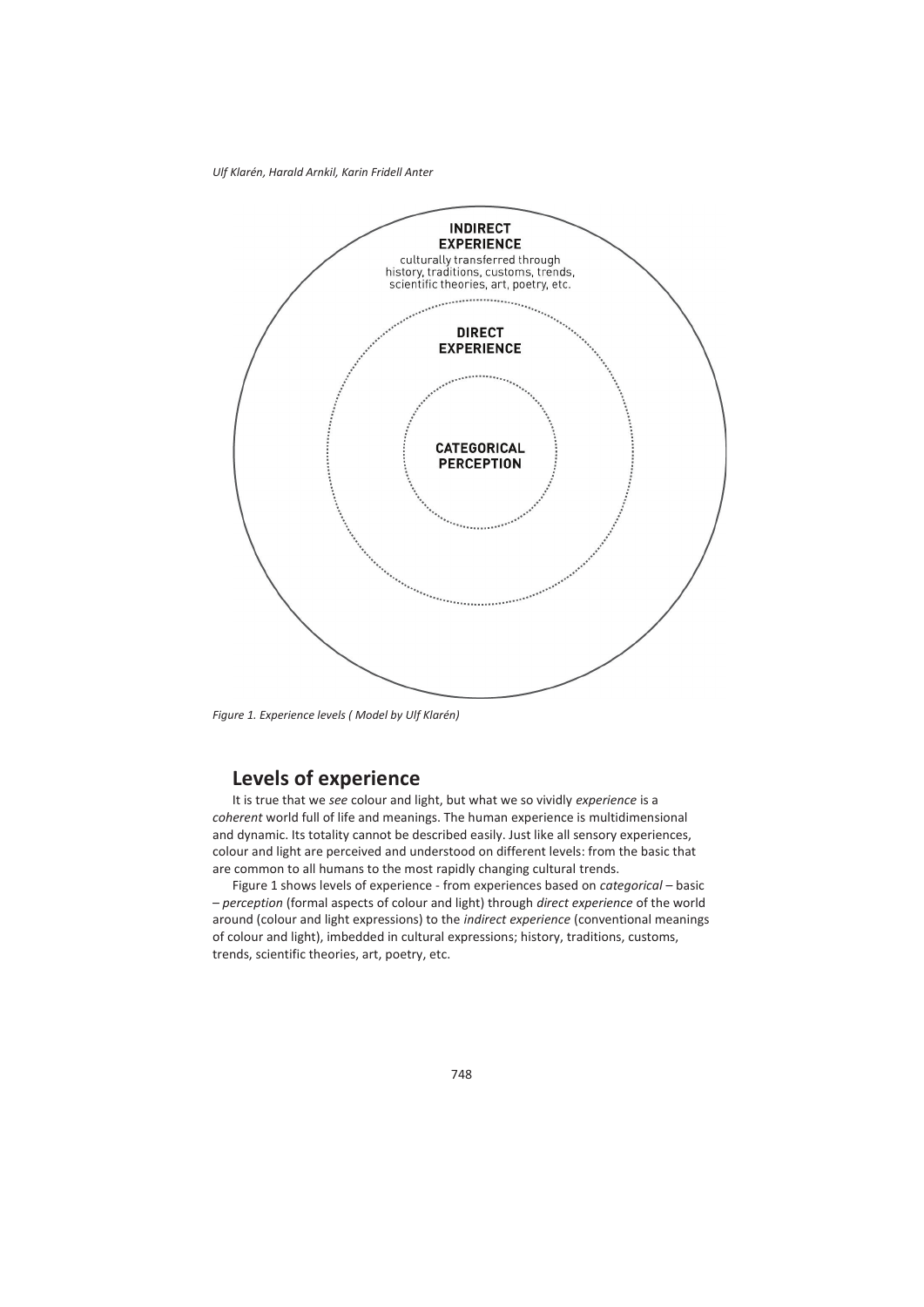#### *Categorical perception*

*Categorical perception* gives basic spatial and temporal structure to experience of the surrounding reality. It comprises the basic perception of colour, light and space, balance, verticality and horizontality, movement, etc.

We perceive the surrounding world (and ourselves) in time and space, as were it, without hindrance. The world appears as an *aesthetic surface* (Prall 1936). We perceive patterns of colours, shapes, sounds, scents, tastes and textures as part of a spatial context. The ultimate purpose of categorical perception is to build a comprehensive mental image of the human world: "A reality without well-defined borders is divided up into distinct units by our perceptual mechanism" (Gärdenfors 2000, p 20. Our transl.) . By natural selection man has been endowed with certain perceptual and cognitive tools for survival that are basically common to us all. Categorical perception is in some respects determined genetically, but for the most part acquired in early life.

Perceiving colour distinctions and colour similarities are basic to colour perception. If, for example, in a colour combination, the colours have the same whiteness, blackness, chromaticness, hue or lightness, we can sense that these colours have something in common. We are use to saying that colours in such colour combinations *fit together* or *harmonize* or that the colours of a painting or a room *hold together*. This experienced unity of colours, however, has nothing to do with preferences. It follows from the visual system itself: the ability to recognize colour distinctions and colour similarities is part of the categorical perception and is therefore predetermined. It is natural in the same sense as recognition of characteristic colour scales in perceptive colour systems.

#### *Direct experience*

By *direct experience* we gradually learn through living to understand the relations of colour and light to the world around. The direct experience is dynamic and simultaneous; perceptions, feelings and emotions form a coherent whole. Making use of natural perceptual abilities (the categorical perception) and interplaying with the physical world we develop perceptual "skills"; we acquire abilities to catch the spatial significance of colour and light in space. We also learn to recognize the perceptual qualities of materials, how they feel and how colour and light relate to them, etc. Patterns of sense-qualities always belong to functional situations in life, each one having a characteristic perceptual and emotional content; the light always

illuminates *something,* it is always *something* that has a colour, and a spatial situation always has a special atmosphere. Direct experience provides spatial understanding, meanings, and emotional content to the physical world around.

The German philosopher Gottlieb Baumgarten, originator of Aesthetics as a specific academic discipline, describes knowledge that implies a coherent intuitive understanding and is given to us directly by sense experiences. Baumgarten claims that aesthetic knowledge *constitutes* logically based knowledge, "that sensible cognition is the ground of distinct cognition; if the whole understanding is to be improved, aesthetics must come to the aid of logic" (Baumgarten 1983, p 80). The tacit meaning of the direct visual experience of colour and light, materials, textures and objects is an aspect of our aesthetic approach to the world.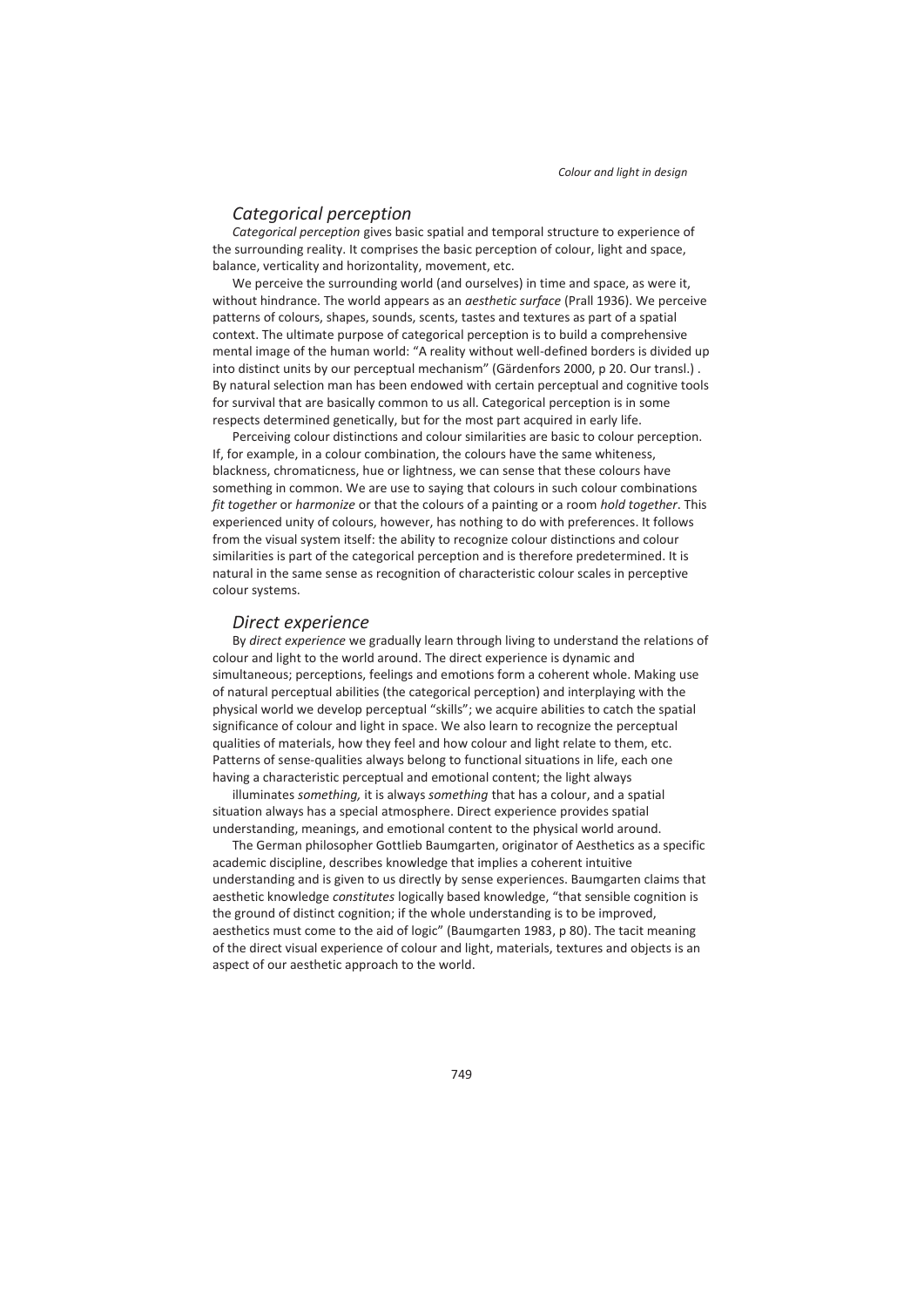#### *Indirect experience*

In the *outer* circle we find *indirect experience -* principles, concepts or models that help to understand or give perspective to experienced phenomena in the two inner circles. Being embedded in cultural expressions (history, traditions, customs, trends, scientific theories, art, poetry, etc.), indirect experience forms a cultural context to which all experiences of necessity are related. History, scientific theories and theoretical models provide a basis of explanation and analyses. Traditions and customs serve as guiding rules. Art and design, literature and poetry summarize common experiences: art and design with expressive or significant form, literature and poetry with verbal language. Thus indirect experience can convey meanings and feelings to phenomena based on direct experiences and categorical perception.

The indirect experiences can change and be reinterpreted, but can never totally be taken in or controlled by the individual. Indirect experiences are implicitly present in all perceptions. Abstract figures or words can be associated with symbolic meanings and scientific theories may refer to perceptual appearances. A colour combination, a specific light situation, a designed object or a spatial design may – as content of an associative symbol – be connected with special concepts or feelings. Associative symbols are basically social/cultural understandings. They are arbitrary and can be changed or replaced. The associative symbols may not be mistaken for the emotional content that has its origin in direct experience and the individual's perceptual interaction and interplay with the world around.

Being dependent on their origin the principles, models or concepts of the outer circle have indirect or direct relations to phenomena in the two inner circles: visual symbols and concepts used in perceptual colour or light theory refer *directly* to phenomena in the two inner circles, whereas concepts and symbols describing the outer world in abstract terms have *indirect* relations to them; thus words, figures and concepts based on physical analyses with quantitative measurements and instrumental methods have an indirect relation to perceptual phenomena.

The three experience levels are interdependent and implicitly present in all perceptions. A perceived distinction between a red colour and other colours is a basic – categorical – perception. The experience of the colour of a wall – whether in light or shadow – is a direct experience of the world around. The knowledge that red has a special position in a colour system, or that red surfaces absorb electromagnetic radiation in a special way, or that red houses may be of high social importance, is based on indirect experience.

Art and design have a special and complex relation to direct and indirect experience. On the one hand artistic works can serve as "models" or "examples" for how we may attend to light and colour in our direct approach to the world. On the other hand they are also, as appearances, direct experiences.

Experiencing colour and light in a living context always includes emotional and intuitive understanding; we experience spontaneously spatial relations and moods in a cultural context. This is how our overall perception normally works. In adopting an aesthetic attitude we consciously attend to this spontaneous process of understanding; perceiving aesthetic qualities in art and design – or in the world around – means that we open up for reflection on experiences us such.

The American philosopher Susanne Langer's aesthetic philosophy is a part of the epistemological tradition from Baumgarten. Connecting to Wittgenstein she asks, *how*  do we give symbolic form to the tacit dimension of our direct experience? She claims that the emotional content we can experience in a piece of art or a designed object is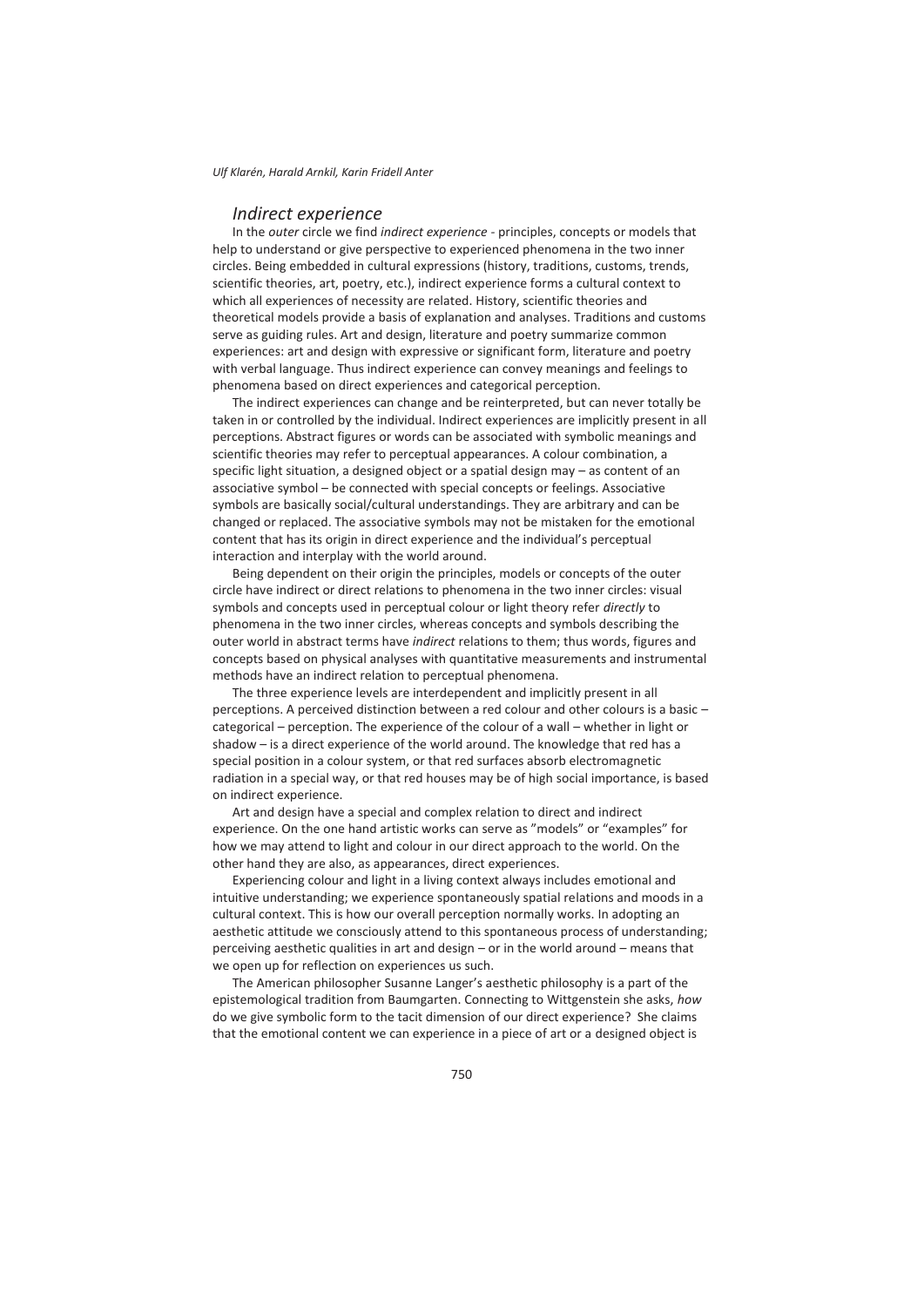symbolic in a special way (Langer 1957, p 60); perceptual patterns of colour, light and form, abstracted from their normal context in life, can be used as symbols for *felt life* in pieces of art and in designed objects. Susanne Langer calls them *logical expressive* – or *articulated* – *symbols* (Langer 1953, p 31)

Wittgenstein (1993, p 19) says that feelings follow experience of a piece of music, just as they follow courses in life; a piece of music consists of a sequence of tones. It has a structural resemblance to courses in life – a rhythm, pauses and breaks, pitches, etc. – and thus they can be used as examples. The auditory structure in music is not a course of life, but felt life abstracted in a logical expressive symbol. The same is true for all sensory experiences.

The expressive symbols are what we may call the artistic or aesthetic dimension in pictures, in utility goods, in architecture; they can make us feel something *in* something or see something *as* something. Susanne Langer (1957, p 73) describes them as *objectification of feeling*s. As logical expressive symbols, colour and light expressions in art and design can serve as *examples* of direct experiences that may promote new perceptual approaches the world.

The logical expressive symbols occur in the borderland between direct and indirect experience. What we are used to calling "expression" in an articulated object or space is perceived as a direct experience, but without being separated from its symbol. Encountering articulated patterns in a piece of art or a designed product we experience recognition. Susanne Langer says that "in one way, all good art is abstract, and in another way it is concrete" (Langer 1957, p 69). The aesthetic dimensions in art and design are, depending on aspect, both direct and indirect experiences.

#### **Conclusion**

In a sense colour and light are "always something else". They have many aspects and their relations to different levels of experience must always be considered. Our visual experience is not without structure or laws and there are certainly many concepts describing it. One could even say that there are too many – and disparate – concepts to be useful in communication. What is emphasized here, however, is the need for a coherent and well defined overall structure of content. Without a comprehensive structure of content it is not possible to see how different kinds of colour and light experiences – and colour and light concepts – are related to each other, or in what respect they refer to different aspects of reality. If colour phenomena are abstracted from their natural and simultaneous connections to light, spatial order and cultural context, the causal relations behind them become inconceivable and mystified.

### **References**

- Arnkil, Harald, Karin Fridell Anter and Ulf Klarén. 2012. *Colour and light Concepts and confusion,* edited by Harald Arnkil. Helsinki: Aalto University,
- Baumgarten, Gottlieb.1983 [1739]*. Texte zur Grundlegung der Ästhetik* edited by Hans Rudolf Schweizer. Hamburg: Meiner.
- Billger, Monica.1999. *Colour in Enclosed Space.* Göteborg: Chalmers University of Technology,
- Fridell Anter, Karin and Ulf Klarén.2009.Neutral Grey An Abstraction? In *Proceedings of the 11th Congress of the International Colour Association (AIC 2009)*: Dianne